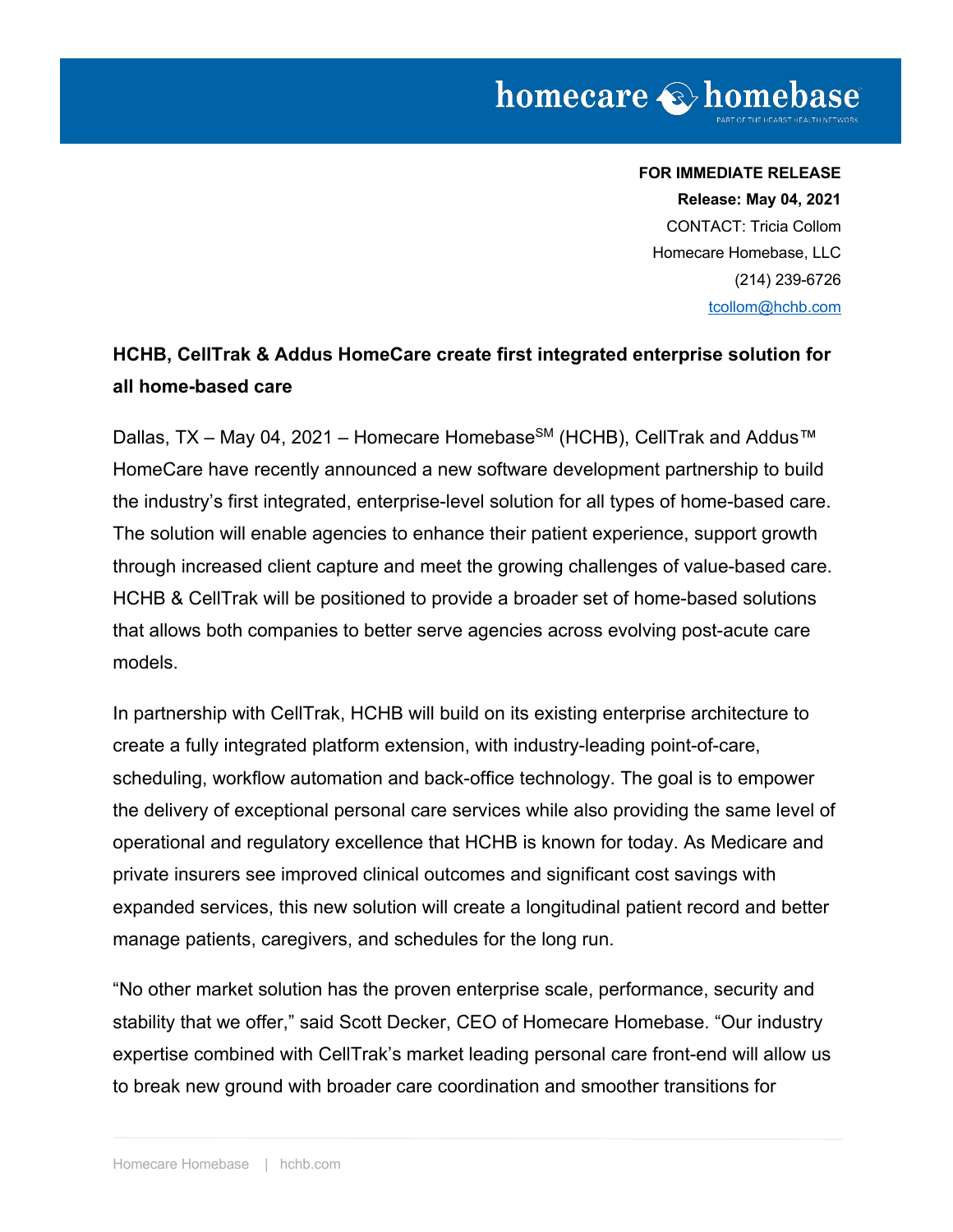patients as they move in and out of various levels of home-based care." The new venture will provide an additional point of care option for HCHB clients delivering personal care services and will capitalize on CellTrak's Electronic Visit Verification (EVV) solutions, which support a "BYOD" strategy that allows customers to choose and use both mobile iOS and Android devices.

Both HCHB and Addus had been working with CellTrak and have been very happy with the technology, service, and customer relationship. "As we surveyed the personal care space, agencies were consistently and uniquely positive on their use of CellTrak at the point of care. No other vendor in this space has demonstrated the depth of functionality and scalability we needed for enhanced personal care type services" said Scott Pattillo, Chief Strategy Officer at Homecare Homebase.

"We're thrilled to be working with HCHB and Addus HomeCare to move the industry forward," said Andy Kaboff, Founder & Chief Revenue Officer, CellTrak. "Our new partnership will not only empower exceptional patient care but add even more value for our agency customers as they increase services to patients and follow them along their longer-term care journey."

The three companies, who have already devoted thousands of hours of research and prep for the solution, will be devoting extensive resources towards development with rollouts across the entire Addus enterprise starting in the first part of 2022.

#### **About Addus HomeCare**

Addus HomeCare is a provider of home care services that primarily include personal care services that assist with activities of daily living, as well as hospice and home health services. Addus HomeCare's consumers are primarily persons who, without these services, are at risk of hospitalization or institutionalization, such as the elderly, chronically ill and disabled. Addus HomeCare's payor clients include federal, state and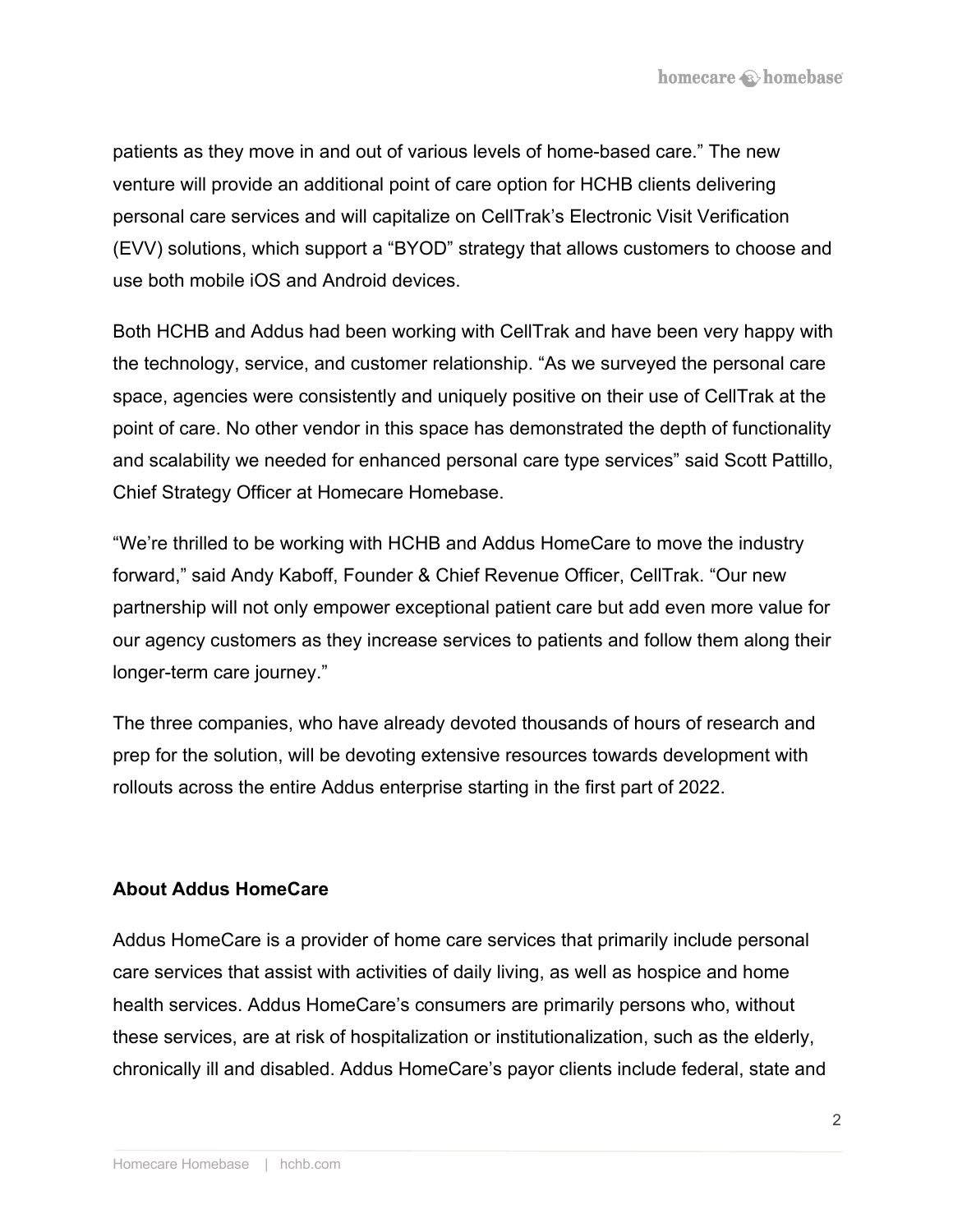local governmental agencies, managed care organizations, commercial insurers and private individuals. Addus HomeCare currently provides home care services to approximately 44,000 consumers through 208 locations across 22 states. For more information, please visit www.addus.com.

## **About CellTrak**

CellTrak, used by leading providers from home care, hospice and behavioral health agencies, offers a mobile app, interactive voice response (IVR) system, and web portal that uniquely includes data analytics and real-time messaging to give providers the ability to manage, monitor and connect with field caregivers to improve outcomes. Over 500 million visits have been electronically verified by CellTrak across the US, UK and Canada by over 130,000 caregivers. CellTrak's strategic partnerships with the leading EMRs and EVV aggregators allows for easy implementations and delivery of the best of breed solutions in the industry. For more information, visit www.celltrak.com.

#### **About Homecare Homebase, LLC**

Homecare Homebase is a Dallas-based software leader offering hosted, cloud-based solutions to streamline operations, simplify compliance and boost clinical and financial outcomes for home-based care agencies. Our customized mobile solutions enable realtime, wireless data exchange and communication between field clinicians, physicians and office staff for better care, more accurate reporting and improved revenue cycle management. Founded by industry veterans in 1999, the company is now part of the Hearst Health network. For more information visit www.hchb.com or call us toll-free at 1- 866-535-HCHB (4242).